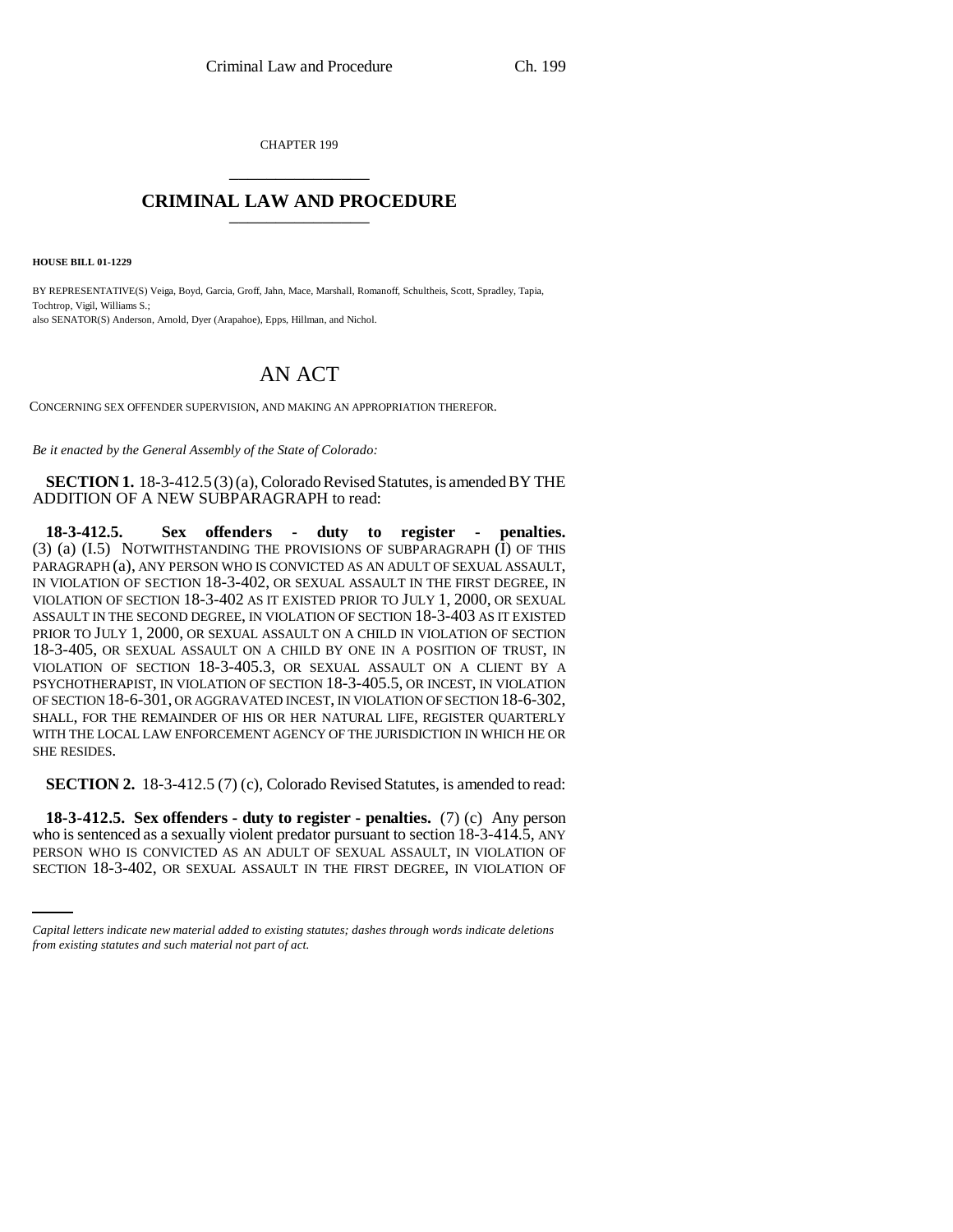## Ch. 199 Criminal Law and Procedure

SECTION 18-3-402 AS IT EXISTED PRIOR TO JULY 1, 2000, OR SEXUAL ASSAULT IN THE SECOND DEGREE, IN VIOLATION OF SECTION 18-3-403 AS IT EXISTED PRIOR TO JULY 1, 2000, OR SEXUAL ASSAULT ON A CHILD, IN VIOLATION OF SECTION 18-3-405, OR SEXUAL ASSAULT ON A CHILD BY ONE IN A POSITION OF TRUST, IN VIOLATION OF SECTION 18-3-405.3, OR SEXUAL ASSAULT ON A CLIENT BY A PSYCHOTHERAPIST, IN VIOLATION OF SECTION 18-3-405.5, OR INCEST, IN VIOLATION OF 18-6-301, OR AGGRAVATED INCEST, IN VIOLATION OF 18-6-302, or any adult who has more than one conviction or adjudication for unlawful sexual behavior in this state or any other jurisdiction shall not be eligible for relief pursuant to this subsection (7), but shall be subject for the remainder of his or her natural life to the registration requirements specified in this section or to the comparable requirements of any other jurisdiction in which he or she may reside.

**SECTION 3.** 16-13-807 (1) (a), Colorado Revised Statutes, is amended, and the said 16-13-807 is further amended BY THE ADDITION OF A NEW SUBSECTION, to read:

**16-13-807. Probation - intensive supervision program.** (1) (a) The judicial department shall establish an intensive supervision probation program for sex offenders sentenced to probation pursuant to this part 8. In addition, the court may SHALL require a person, as a condition of probation, to participate in the intensive supervision probation program established pursuant to this section if the person is convicted of ONE OF THE FOLLOWING OFFENSES AND SENTENCED TO PROBATION:

(I) Indecent exposure, as described in section 18-7-302 (4), C.R.S.;

(II) Criminal attempt, conspiracy, or solicitation to commit any of the offenses specified in section  $16-13-803$  (5) (a), which attempt, conspiracy, or solicitation would constitute a class 5 felony; or

(III) Any of the offenses specified in section 16-13-804 (4) (b);

(IV) ANY FELONY OFFENSE THAT INVOLVES UNLAWFUL SEXUAL BEHAVIOR OR ANY FELONY OFFENSE WITH AN UNDERLYING FACTUAL BASIS, AS DETERMINED BY THE COURT, RESULTING IN A CONVICTION OR PLEA OF GUILTY OR NOLO CONTENDRE ON OR AFTER JULY 1, 2001;

(V) SEXUAL ASSAULT IN THE THIRD DEGREE, IN VIOLATION OF SECTION 18-3-404 (2), C.R.S., AS IT EXISTED PRIOR TO JULY 1, 2000.

(4) FOR THE PURPOSES OF THIS SECTION, "CONVICTED" MEANS HAVING ENTERED A PLEA OF GUILTY, INCLUDING A PLEA OF GUILTY ENTERED PURSUANT TO A DEFERRED SENTENCE UNDER SECTION 16-7-403, OR A PLEA OF NO CONTEST, ACCEPTED BY THE COURT, OR HAVING RECEIVED A VERDICT OF GUILTY BY A JUDGE OR JURY.

**SECTION 4.** 18-3-414.5 (2), Colorado Revised Statutes, is amended to read:

**18-3-414.5. Sexually violent predator.** (2) At the time a presentence investigation report is ordered CONDUCTED for a defendant who is convicted of one of the offenses specified in subparagraph (II) of paragraph (a) of subsection (1) of this section, the court shall also order that PROBATION DEPARTMENT SHALL, IN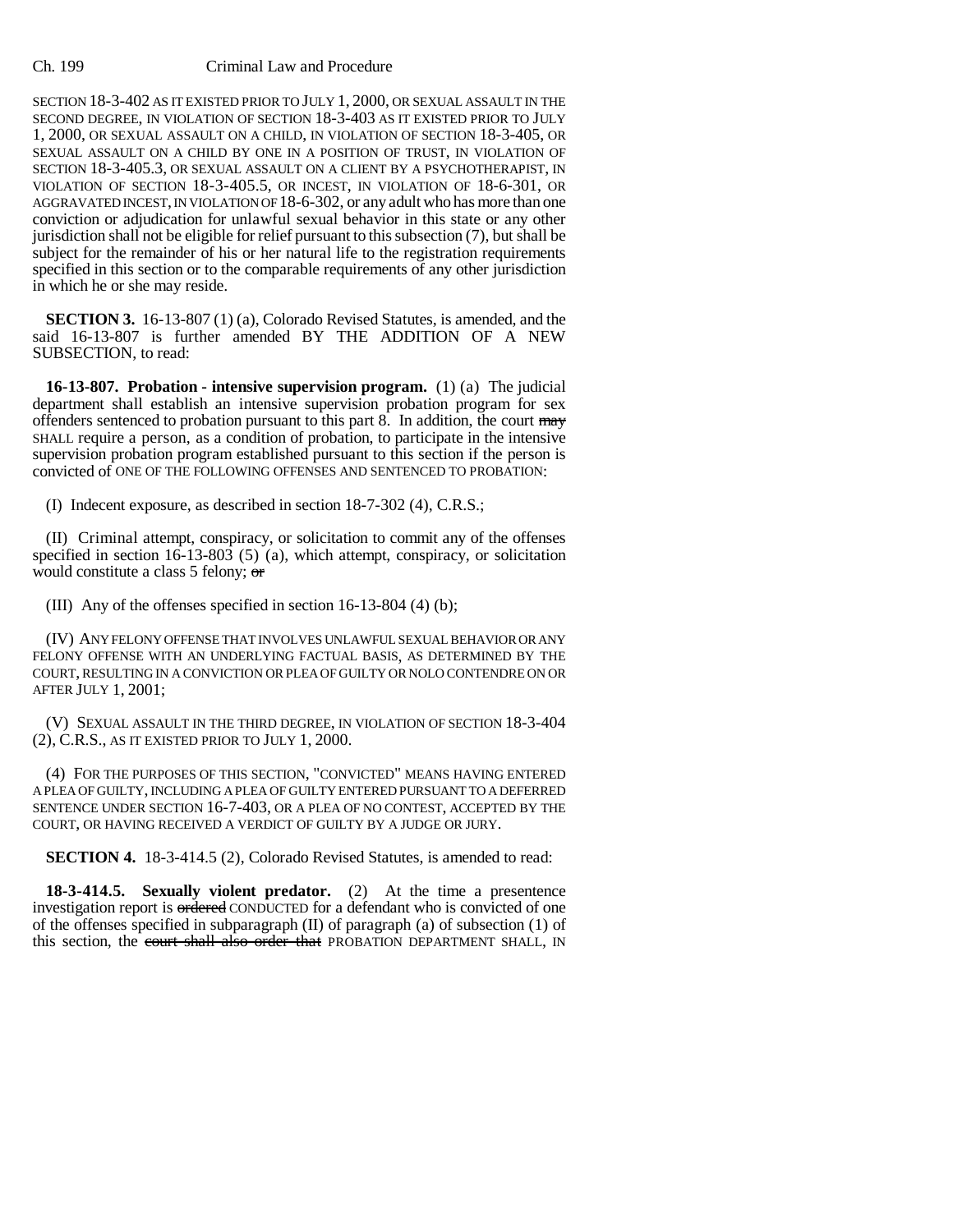COORDINATION WITH THE EVALUATOR COMPLETING THE MENTAL HEALTH SEX OFFENSE SPECIFIC EVALUATION, COMPLETE the sexually violent predator risk assessment. be conducted. Based on the results of such assessment, the court shall make specific findings of fact and enter an order concerning whether the defendant is a sexually violent predator. If the defendant is found to be a sexually violent predator, the defendant shall be required to register pursuant to section 18-3-412.5  $(3.5).$ 

**SECTION 5.** 16-11-204 (2), Colorado Revised Statutes, is amended BY THE ADDITION OF A NEW PARAGRAPH to read:

**16-11-204. Conditions of probation.** (2) (d) NOTWITHSTANDING THE PROVISIONS OF PARAGRAPH (c) OF THIS SUBSECTION (2), IF THE COURT ORDERS COUNSELING OR TREATMENT AS A CONDITION OF PROBATION FOR AN OFFENDER CONVICTED OF AN OFFENSE INVOLVING UNLAWFUL SEXUAL BEHAVIOR, AS DEFINED IN SECTION 18-3-412.5, C.R.S., THE COURT SHALL ORDER SUCH TREATMENT OR COUNSELING BE AT A FACILITY OR WITH A PERSON LISTED IN PARAGRAPH (c) OF THIS SUBSECTION (2), AND THE COURT MAY NOT MAKE A SPECIFIC FINDING THAT TREATMENT IN ANOTHER FACILITY OR WITH ANOTHER PERSON IS WARRANTED.

**SECTION 6.** 16-7-402, Colorado Revised Statutes, is amended BY THE ADDITION OF A NEW SUBSECTION to read:

**16-7-402. Counseling or treatment for alcohol or drug abuse.** (3) NOTWITHSTANDING THE PROVISIONS OF SUBSECTION (2) OF THIS SECTION, IN ANY CASE IN WHICH TREATMENT OR COUNSELING FOR ALCOHOL OR DRUG ABUSE IS AUTHORIZED AND ORDERED BY THE COURT IN CONNECTION WITH A DEFERRED PROSECUTION OR PROBATION FOR AN OFFENSE INVOLVING UNLAWFUL SEXUAL BEHAVIOR, AS DEFINED IN SECTION 18-3-412.5, C.R.S., THE COURT SHALL ORDER THAT THE COUNSELING OR TREATMENT BE OBTAINED FROM A TREATMENT FACILITY OR PERSON APPROVED BY THE DIVISION OF ALCOHOL AND DRUG ABUSE, ESTABLISHED IN PART 2 OF ARTICLE 1 OF TITLE 25, C.R.S.

**SECTION 7.** 17-2-201, Colorado Revised Statutes, is amended BY THE ADDITION OF A NEW SUBSECTION to read:

**17-2-201. State board of parole.** (5.8) NOTWITHSTANDING THE PROVISION OF SUBSECTION (5.7) OF THIS SECTION, IF, AS A CONDITION OF PAROLE, AN OFFENDER WHO WAS CONVICTED OF OR PLEAD GUILTY TO AN OFFENSE INVOLVING UNLAWFUL SEXUAL BEHAVIOR, AS DEFINED IN SECTION 18-3-412.5, C.R.S., IS REQUIRED TO UNDERGO COUNSELING OR TREATMENT, SUCH TREATMENT OR COUNSELING SHALL BE AT A FACILITY OR WITH A PERSON LISTED IN SUBSECTION (5.7) OF THIS SECTION AND THE PAROLE BOARD MAY NOT DETERMINE TREATMENT AT ANOTHER FACILITY OR WITH ANOTHER PERSON IS WARRANTED.

**SECTION 8.** 18-3-412.5, Colorado Revised Statutes, is amended BY THE ADDITION OF A NEW SUBSECTION to read:

**18-3-412.5. Sex offenders - duty to register - penalties.** (3.9) (a) EACH PERSON WHO IS REQUIRED TO REGISTER PURSUANT TO SUBPARAGRAPH (I.5) OF PARAGRAPH (a) OF SUBSECTION (3) OF THIS SECTION SHALL WITHIN FIVE BUSINESS